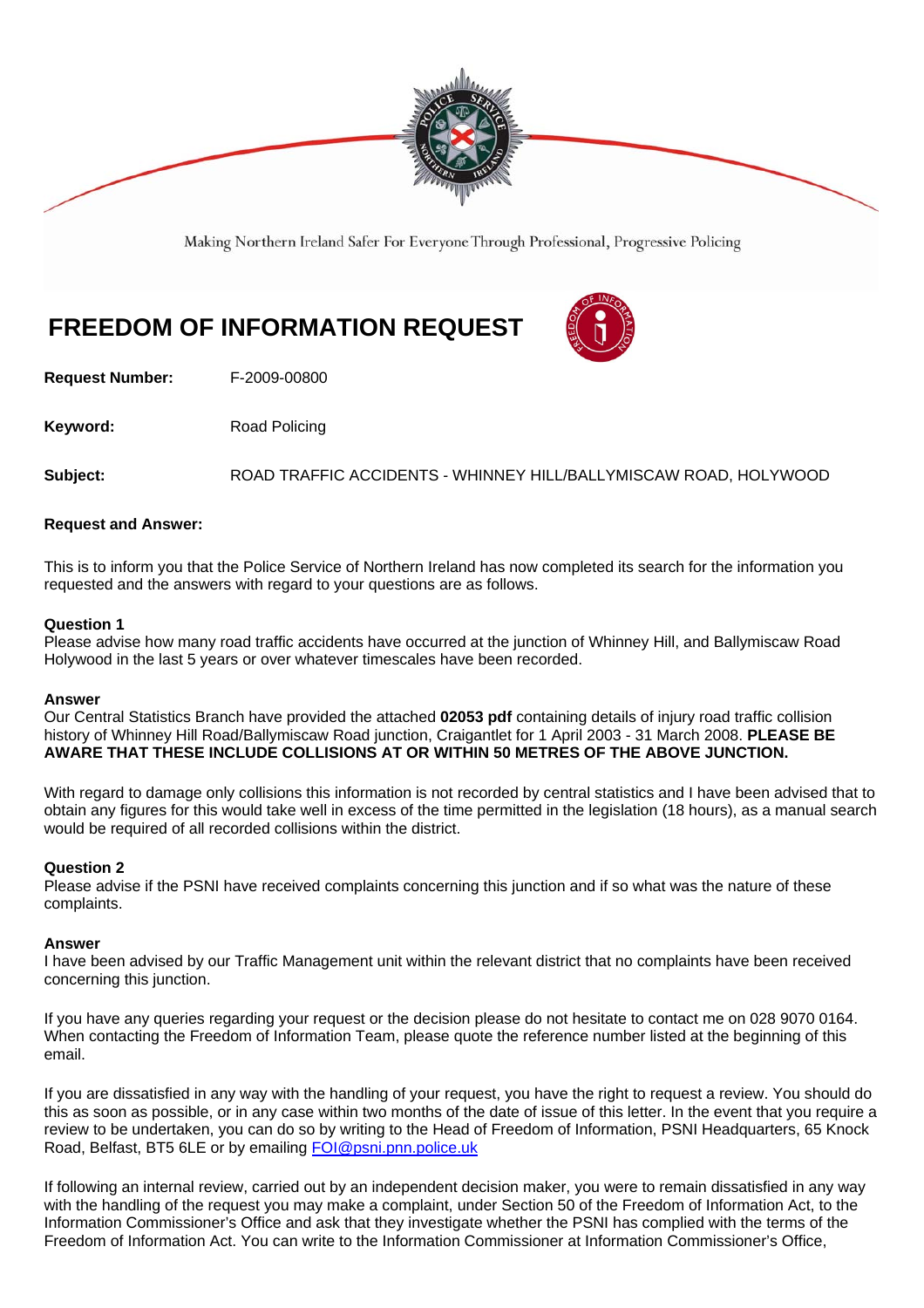Wycliffe House, Water Lane, Wilmslow, Cheshire, SK9 5AF. In most circumstances the Information Commissioner will not investigate a complaint unless an internal review procedure has been carried out, however the Commissioner has the option to investigate the matter at his discretion.

Please be advised that PSNI replies under Freedom of Information may be released into the public domain via our website @ http://www.psni.police.uk/

Personal details in respect of your request have, where applicable, been removed to protect confidentiality.